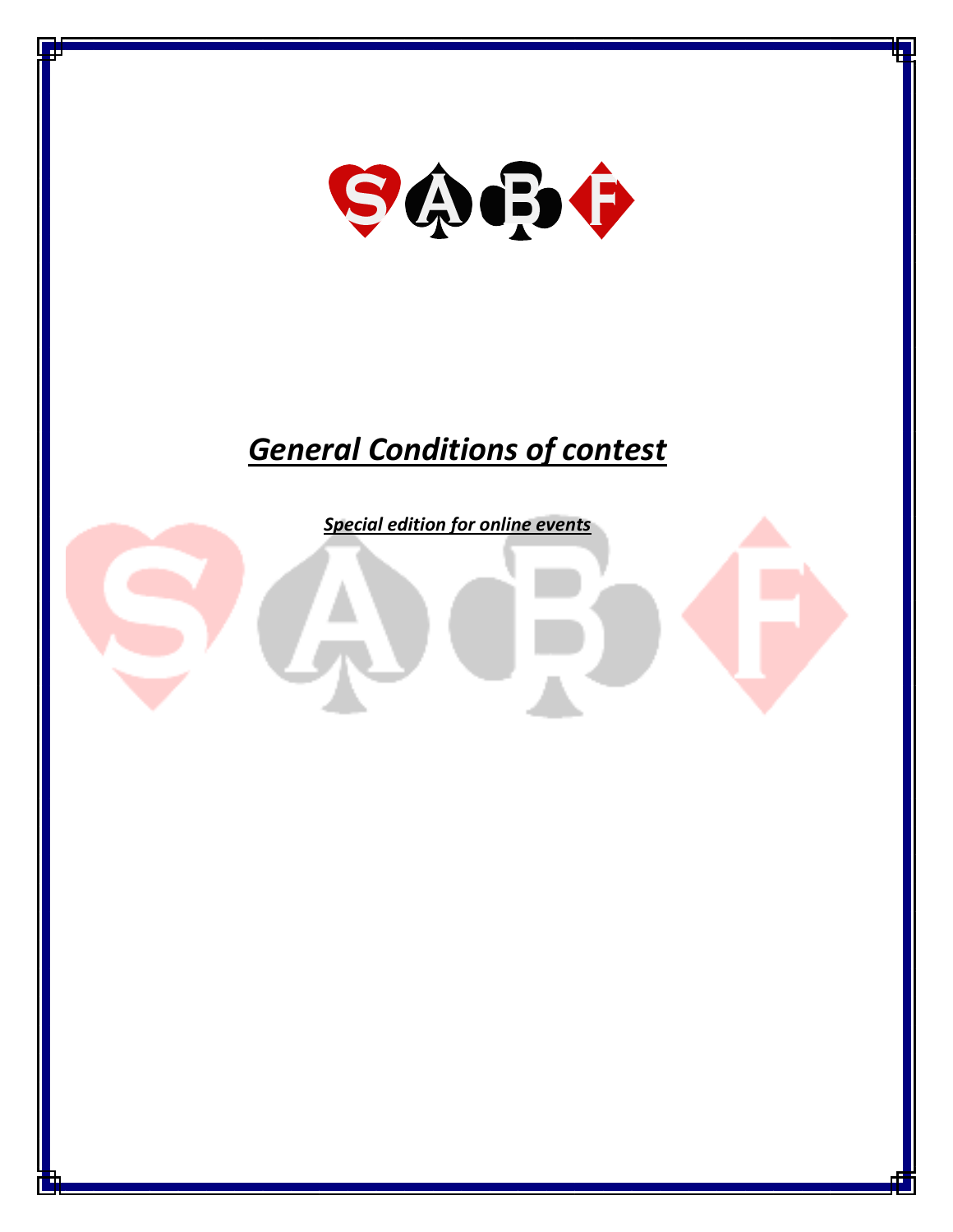#### **1. Conditions of Entry**

The event is an open team's event but participation in the Event may be subject to the approval of the SABF, which reserves the right to refuse any player at its own discretion.

#### **2. Number of players / team**

Each team consists of at least 4 players and up to 6 players, those teams who start the event with less than 6 players can register the rest of the players during the event.

#### **3. Official Language**

English language will be the official language of the event.

#### **4. Ethics**

The organizing committee is expecting that all bridge players and all the participants behave in a sportsmanlike manner.

Any political statements, rude behavior and any unsportsmanlike conduct towards your partner, your opponents, your TD or the officials responsible of running the event is wholly unacceptable. Self-kibitzing and any sort of unauthorized communications are strictly forbidden and will result in the cancellation of the team match and exclusion from the event.

Any complaint shall be sent to the head TD who will discuss the case with the SABF and take the necessary action if needed.

#### **5. Systems, codes and Alert Procedure**

## **5.1. Alert**

All alertable bids must be pre-alerted (press the alert button before making the bid). Giving an explanation is not compulsory unless it is an extra-ordinary bid.

For example if you are playing forcing NT over major openings (which is very common) alerting should be sufficient (if needed opponents can ask for explanation) , but if you are playing 1NT transfer to X, only alerting is not enough. You have to type the explanation before making the bid. We strongly recommend you try to help opponents giving sometimes the simplest of information.

For example, if you are opening  $1\clubsuit$  with 2+. At least the first time you do it, just type "2+" in the explanation box when you make the bid. Only alert your own bids, do not even attempt to explain your partner's bids. If opponents ask for further clarification using private chat respond privately, not on table chat. (Of course, unless opponents asked on table chat), If you are playing an unusual system make sure you pre-alert it before you start bidding the first board, including but not limited to: Variable or weak NT openings, strong  $\clubsuit$  or  $\blacklozenge$ systems, 4-card major systems like ACOL, playing unusual honor card leads like Rusinow or low from a doubleton ….

#### **5.2. Systems**

- HUM, Brown Sticker systems, Forcing Pass Systems, Random Openings, and Encrypted Signals are not allowed during Swiss and RR stages and are allowed only in the head-to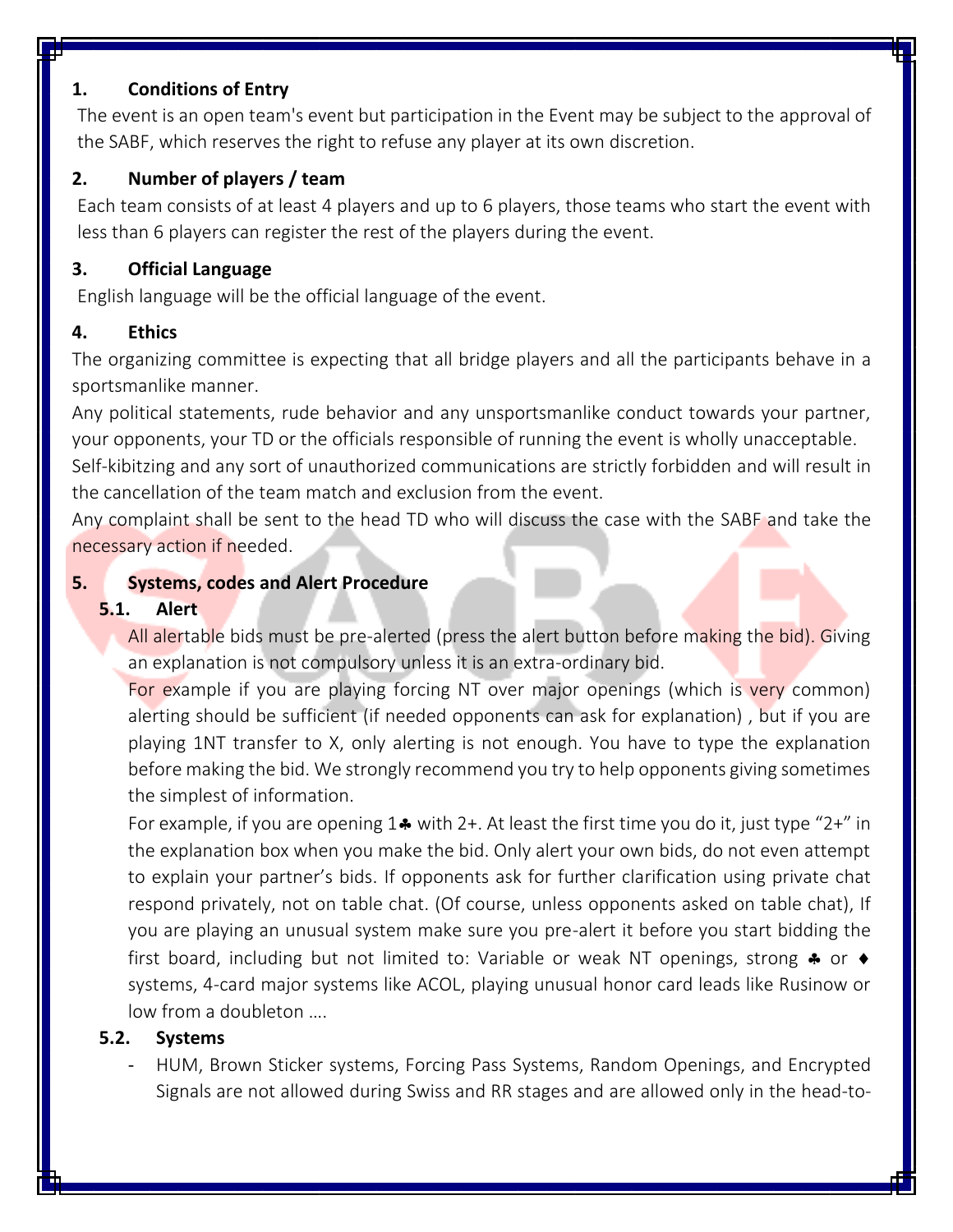head final match provided that the organizing committee receive a copy of that system at least 5 days before the event start and permit it to be played after review.

- Players can't consult their system cards or notes between the start of the auction period until the end of the play. Exception: players may consult their defense notes vs  $2 \cdot \text{multi}$ opening.
- psychic conventional opening bids are forbidden

# **5.3. Codes**

- If you want more information about an opponent's bid, whether or not it was explained, you should send a private message to the opponent who made the bid asking for clarification.
- Requesting information may be made at any time, at the time the bid is made, when the auction concludes, or any time during the play as long as it is a private chat between one opponent and the bidder.
- If players explain bids via chat they should set the recipients to Opponents, not Table, so that only opponents see the explanation, not the partner. But the best way is to explain the bids via the REALBRIDGE alert mechanism.

# **6. Penalties**

It is expected that all the players are online at least 10 min before the official time of the session. Late log on to REALBRIDGE could results in a penalty by the TD

The TD may remove un-played boards if a delay in finishing the match will interfere with the smooth running of the competition. An assigned adjusted score will be awarded to each board that has already been played in the other room.

# **7. Ruling and reviews**

Keep in mind that the TDs are here to help you enjoying the game and not all the laws of duplicate bridge are applicable online, so try not to give yourself and the TD a hard time, if you want to appeal a TD ruling, it will be to the Head TD who will hear to all parties if needed and will give you his decision

# 7.1. Review following a Tournament Director's ruling General

The WBF Code of Practice is utilized by the WBF Tournament Directors before any rulings are given, and such rulings are made in consultation with other Directors, senior players and other personnel as appropriate.

The Code of Practice will apply. Players should note the procedures which the Code calls upon them to adopt (as, for example, that they should randomize and make unpredictable the tempo of passing the tray).

# 7.2. Request for a Review

A request for a review of a Tournament Director's ruling must be lodged within 30 minutes of the first posting of the official score for the Session in which the board was played that is the subject of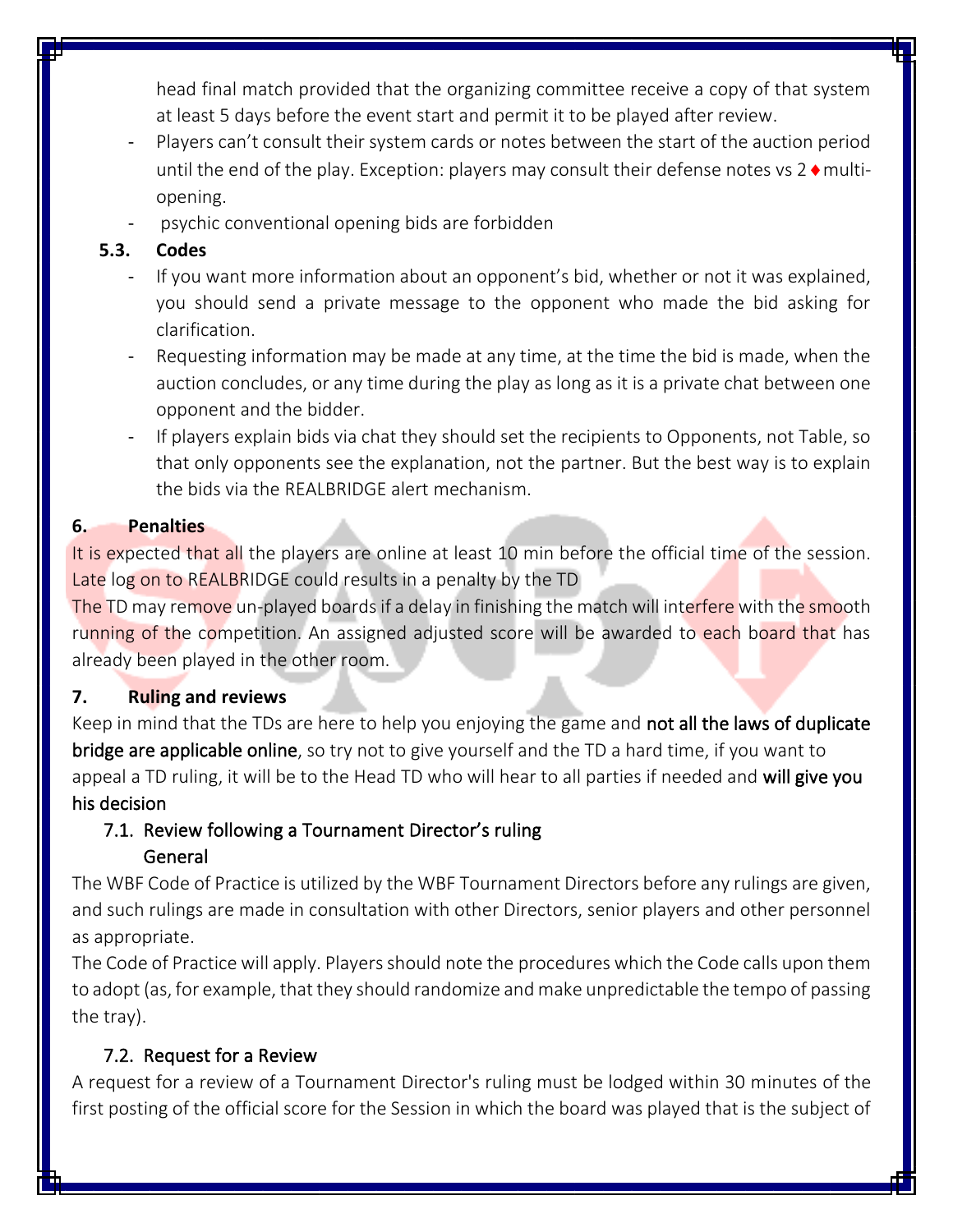the ruling. All such requests must be lodged by the team's Captain or his designee, or by one member of the pair in the Pairs events.

#### 7.3. Deposit Requests for Review

When lodging a Request for Review the appellant must make a monetary deposit with the SABF. The amount of deposit required will be R 300, with the exact amount to be informed to the participants before the start of the event. This deposit will be refunded unless the Reviewer determines that the request was without merit, in which case the deposit will be forfeited.

# 7.4. Review Procedure

## General

The case will be reviewed by a person who was not involved in the original decision. The Reviewer will check that the TD has gathered the necessary evidence of what occurred when the infraction arose. The Reviewer will then need to be satisfied that the correct law was applied and that other TDs were consulted where appropriate. In matters involving the judgement that was exercised by a player following unauthorized information, incorrect explanation or failure to alert, the Reviewer will clarify that suitable players have been asked appropriate questions to enable a judgmental view to be obtained. Finally, the Reviewer will check that the ruling that was issued based upon all the information available to the TDs was within the bounds of reasonableness. The fact that the Reviewer might have determined a slightly different ruling would not be good reason for the ruling to be varied. In the event that the process had not been followed properly in some material way, the Reviewer will ask the Head TD to correct the failings and issue a new ruling. More information about Reviews and the procedure can be found on the WBF website.

#### **8. Home & Visiting teams**

- When you log in to the REALBRIDGE game (using the game link), you will find your team name written in one of the Tables.
- All team members are required to sit at their designated table (all together) in Pairs NS and EW, later on, when we start the session, the software will automatically move the EW pairs between the tables according to the schedule of play.
- The RR Schedule of play or the Swiss draw will define the home team for each match.
- The visiting team has to sit first at their table (in Pairs NS and EW) and the Home team has the right to have a look at the visiting team and sit its pairs accordingly.

## **9. Tie-break procedure**

## **9.1. Swiss / Round Robin Stage**

- 9.1.1. If two teams are tied with the same number of Victory Points at the end of the round‐ robin / Swiss, the tie shall be broken as follows (in the sequence shown):
	- a) IMPs earned by the tied teams in the match(s) they played against each other. If the tie remains, then: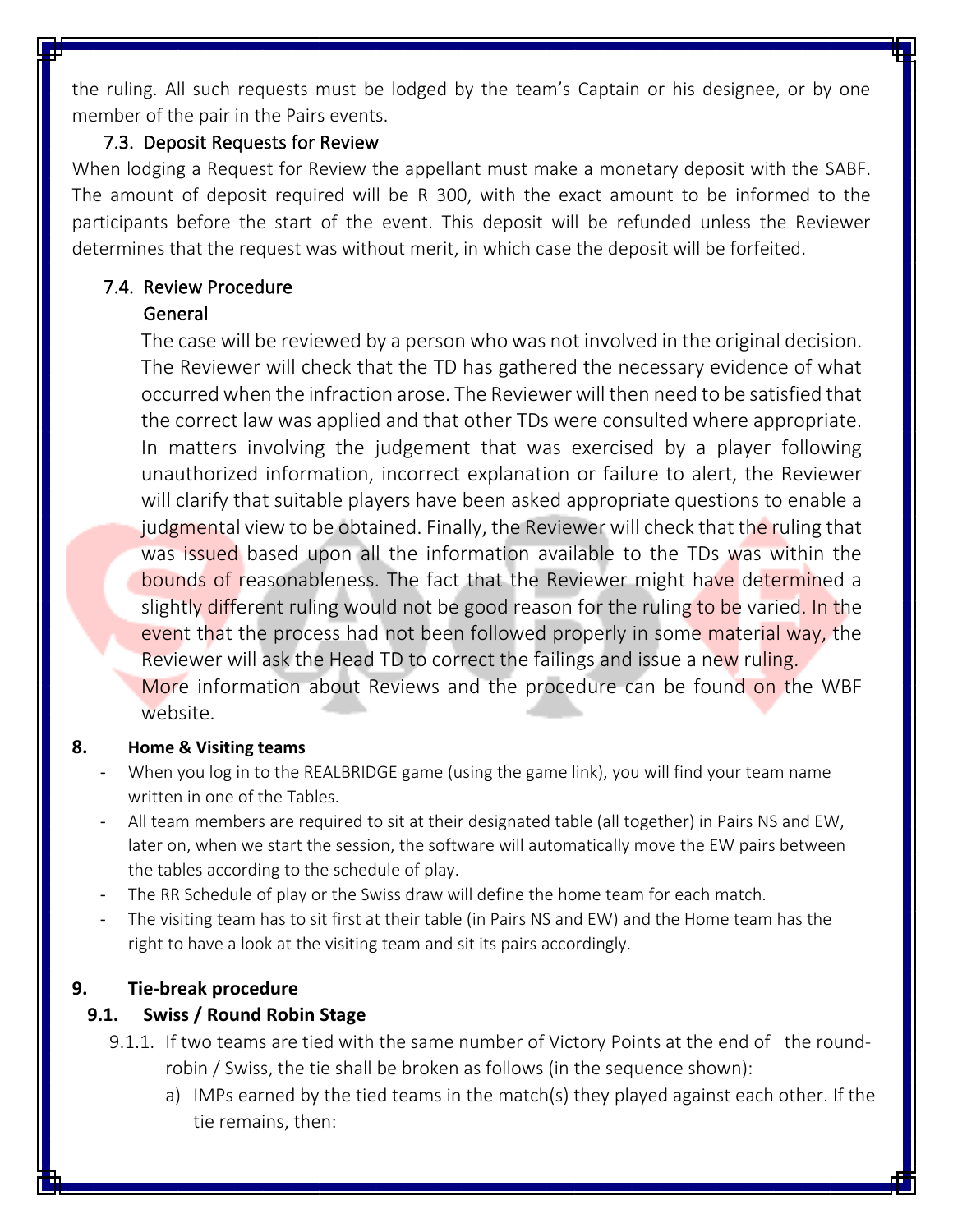- b) Total IMPs earned in all matches played by the tied teams in the event. If the tie remains then:
- c) IMP quotient (total IMPs won divided by total IMPs lost) in all matches played by the tied teams in the event. If the tie remains:
- d) One board "sudden death" will determine the winner

## 9.1.2. Three teams

If three teams are tied with the same number of Victory Points at the end of the round‐robin, the tie shall be broken according to the following:

- a) If one of the teams earned more VPs against each of the other two in the matches it played against them in the event, it shall be declared winner and, if necessary, the tie between the remaining two teams shall be broken in accordance with Subsection 9.1.1. If the three teams remain tied, then:
- b) If one of the teams earned more VPs against one of the remaining teams and tied with the other in the matches it played between them in the event, it shall be declared winner and the tie between the remaining teams shall be broken, if necessary, in accordance with Subsection 9.1.1. If the three teams remain tied, then:
- c) If one team has been beaten by the other two teams in matches it played against them in the event, it shall be ranked third in the tied positions and the tie be tween the remaining teams shall be broken in accordance with Sub-section 9.1.1
- d) IMP quotient in all matches played by the tied teams in the event.

## **9.2. Knock out stage**

There shall always be a carry-over of 0.5 IMP for the team that scored more VPs at the end of the RR stage to break the tie.

## **10. Undo**

Undoes are allowed according to the followings:

- 1. The undo button is activated from the beginning.
- 2. Undoes are allowed only during bidding.
- 2. Click the undo button to stop the play.
- 3. Call the TD
- 4. No Action from any party will be taken before the arrival of the TD.
- 5. The TD will instruct the opponents whether to accept the undo or not.
- 6. The TD will keep counting the undoes for each player, only 2 undoes are allowed for each player during one session.
- 7. If the opponents accept before the TD arrival , play continue. but all parties forfeit their rights for any kind of rectification later on.
- 8. If the opponents don't accept before the TD arrival , play stops and the TD decide what is to be done.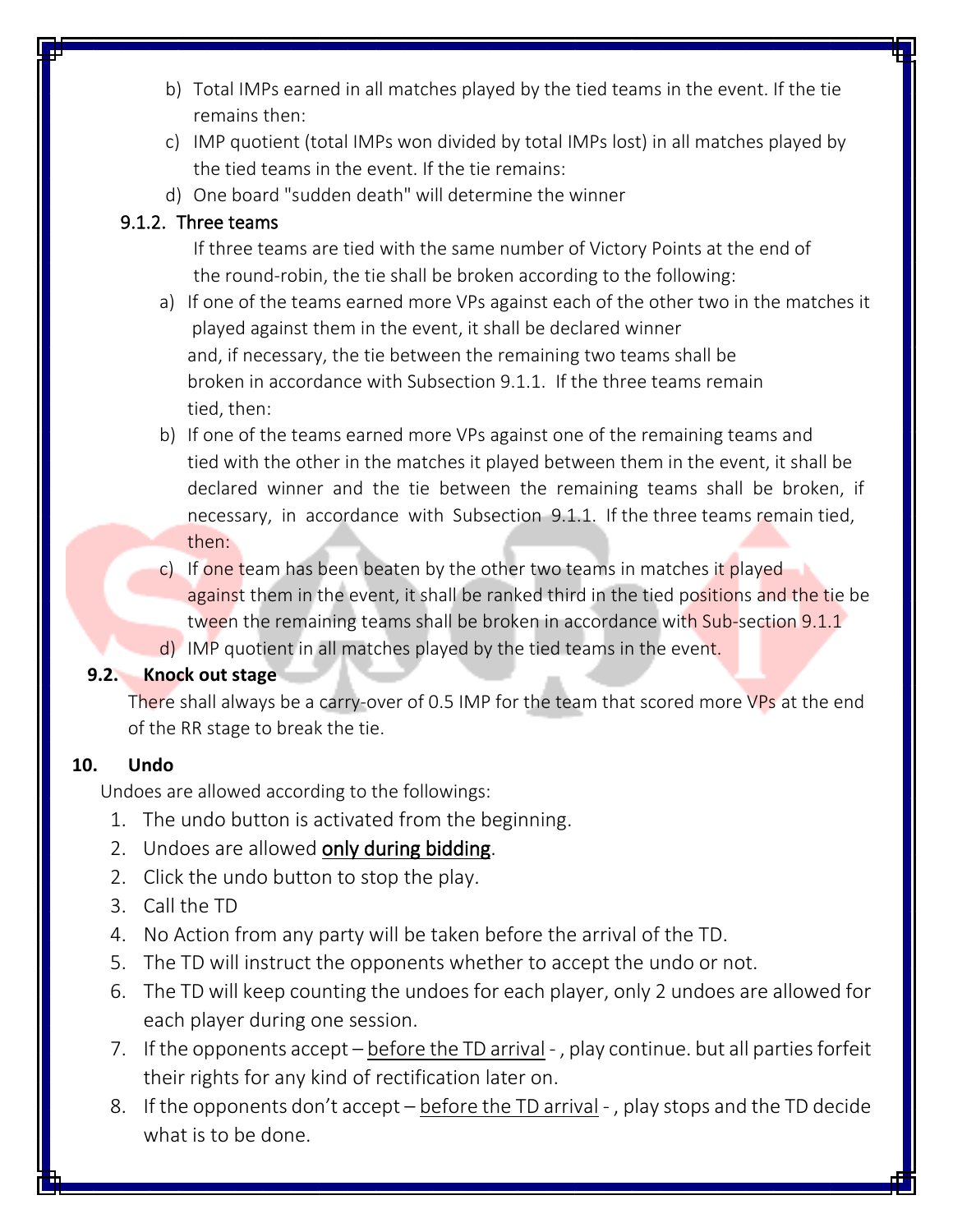9. The TDs reserve the rights to adjust the score of the board for any unauthorised information might arise from using the undo process.

## **11. Hesitation & Unauthorized information**

Only Long hesitations that are bridge-related require hesitator's partner to consider UI has been passed and act accordingly. However, shorter hesitations that would pass UI in face-to-face events are to be ignored as not bridge related.

## **12. Kibitzers**

Kibitzers will be allowed during the event through the REALBRIDGE kibitzers website with a 30 min delay for security reasons.

# **13. Substitutes in Team Tournaments**

If, for any reason, a team is unable to produce four players, either at the start of a Session or because of an emergency that develops during the session, the Head Tournament Director, in consultation with the captain of the team, may designate a substitute to complete the team. having designated a substitute, shall inform The Chairman of the Organizing Committee or his designee as soon as practicable. The results obtained by the substitute shall stand unless the Organizing Committee judges that the substitute's bridge skills were considerably greater than those of the player replaced, in which case an adjusted score may be determined. Whether or not the result stands, the Organizing Committee may impose appropriate penalties when it judges a team to be at fault.

The Organizing Committee shall have authority to determine whether, and to what extent, a substitute may become a permanent replacement.

## **14. Substitutes in Pair Tournaments**

The Head Tournament Director or the TD may make emergency substitutions whenever they are necessary to the smooth operation of the game. If this will, or may, cause the resultant disqualification of any contestant, the contestant shall, where practicable, be notified at the time the substitution is made.

# **15. Forfeits in Team Tournaments**

If a team is unable to play or complete a match, the Organizing Committee may find that team to be in default and declare the match forfeited or postponed. The team in forfeit shall score zero Victory Points and zero IMPs for that match. The team winning the forfeited match will receive the best score between:

(a) 12 VP using the 20-0 VP scale, or the equivalent according to the VP scale adopted,

(b) The team's average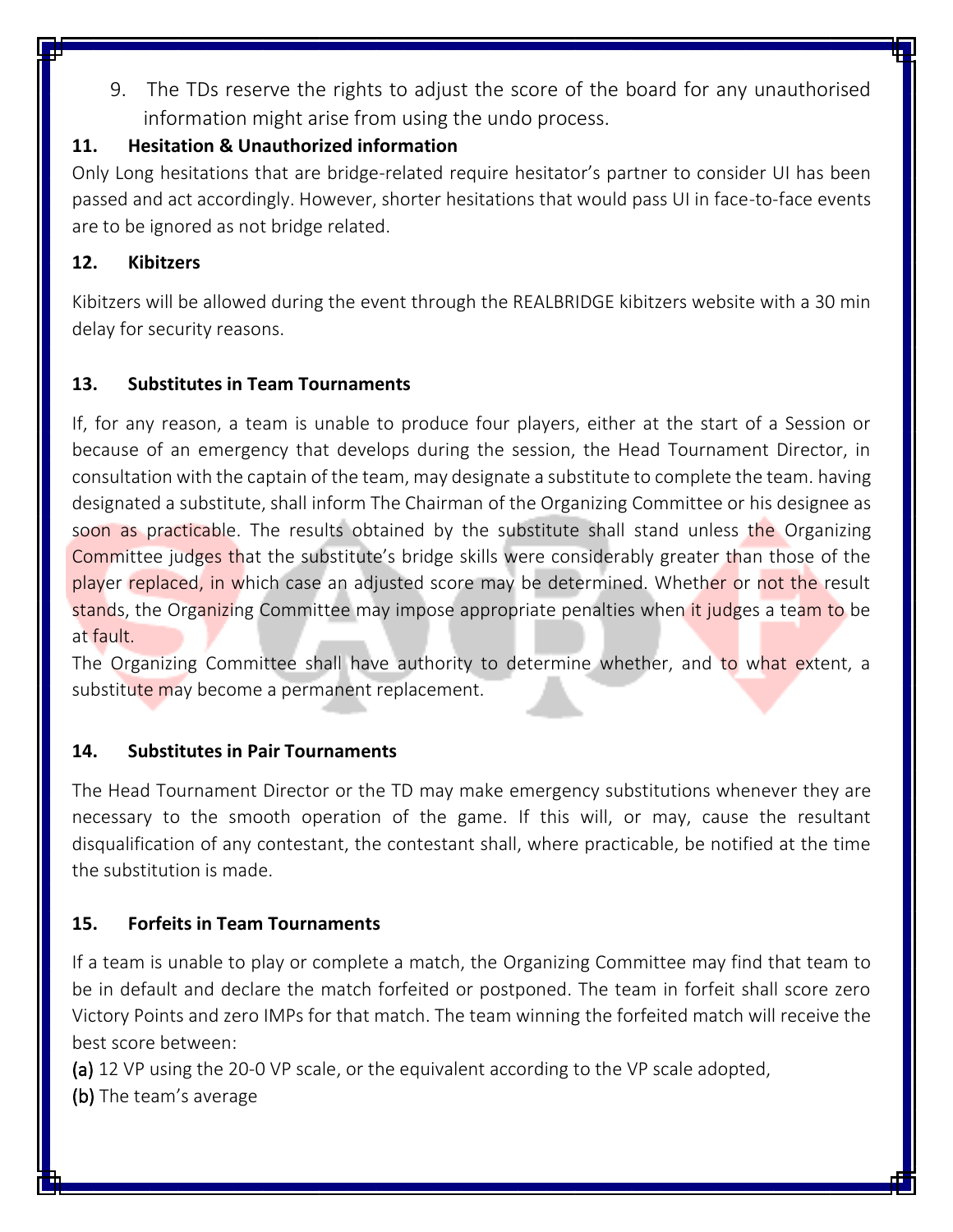(c) The average score obtained by all the other opponents against the team at fault, whichever is greater.

## **16. Walkover**

If a team, by its own fault, is unable to play against another team, (see 15), will score zero VP. A second walk-over by the same team will be referred to the Disciplinary Commission which can apply further sanctions including disqualification of the team.

When a team is disqualified, all the team scores will be canceled in any uncompleted RR.

## **17. Score Corrections**

Score corrections may be made as sanctioned in Law 79 and in Laws 69 and 71. An agreed-upon score that is proven to be erroneous to the complete satisfaction of the Head Tournament Director may be corrected up to thirty minutes after the posting of scores at the end of play on each day. Only the results of boards played that day are subject to correction.

## **18. Play Format**

- The qualifying round of the congress is 6 Swiss rounds with 12 boards per match in 90 min,
- The field is then divided into 4 sections of 6 or 8 Teams
- Groups (A); Championships & (B); Congress will be 6 teams each.
- Groups (C); Plate & (D); President will be 8 teams each.
	- All teams will play a complete round robin within each section according to the following predetermined draw, where Groups (A) & (B) will play 5 matches of 16 boards each and groups (C) and (D) will play 7 matches of 12 boards each.

| Groups (A) & (B) pre-determined schedule of play. |            |            |            |                  |  |  |  |
|---------------------------------------------------|------------|------------|------------|------------------|--|--|--|
| Match 1                                           | Match 2    | Match 3    | Match 4    | Match 5          |  |  |  |
| 1 v 6                                             | $5 \vee 1$ | $1 \vee 4$ | 3v1        | 1 <sub>v</sub>   |  |  |  |
| 2 v 5                                             | 6 v 4      | $5 \vee 3$ | $4 \vee 2$ | 3 <sub>v</sub> 6 |  |  |  |
| $3 \vee 4$                                        | $2 \vee 3$ | 6 v 2      | 5 v 6      | 4 v 5            |  |  |  |

| Groups (C) & (D) pre-determined schedule of play. |                  |                  |         |                |                  |                |  |  |
|---------------------------------------------------|------------------|------------------|---------|----------------|------------------|----------------|--|--|
| Match 1                                           | Match 2          | Match 3          | Match 4 | Match 5        | Match 6          | Match 7        |  |  |
| 1 <sub>v</sub>                                    | 7 <sub>v</sub> 1 | 1 <sub>v</sub> 6 | 5 v 1   | 1 <sub>v</sub> | 3 <sub>v</sub> 1 | 1 <sub>v</sub> |  |  |
| 2 <sub>v</sub>                                    | 6 <sub>v</sub>   | 7 <sub>v</sub> 5 | 4 v 6   | $5v$ 3         | 2 v 4            | 3 <sub>v</sub> |  |  |
| 3 v 6                                             | 5 v 2            | 8 <sub>v</sub> 4 | 3v7     | 6v2            | 8 <sub>v</sub> 5 | 4 v 7          |  |  |
| 4 v 5                                             | 4 v 3            | 2 <sub>v</sub>   | 8v2     | 7 <sub>v</sub> | 6 v 7            | 5 v 6          |  |  |

- The allocated numbers = the team qualification rank in each section
- The team mentioned first is the home team.

## **19. General**

- WBF 20 VP continues scale will be used in the RR Stage
- $KO$  stage if any will be calculated in IMPs